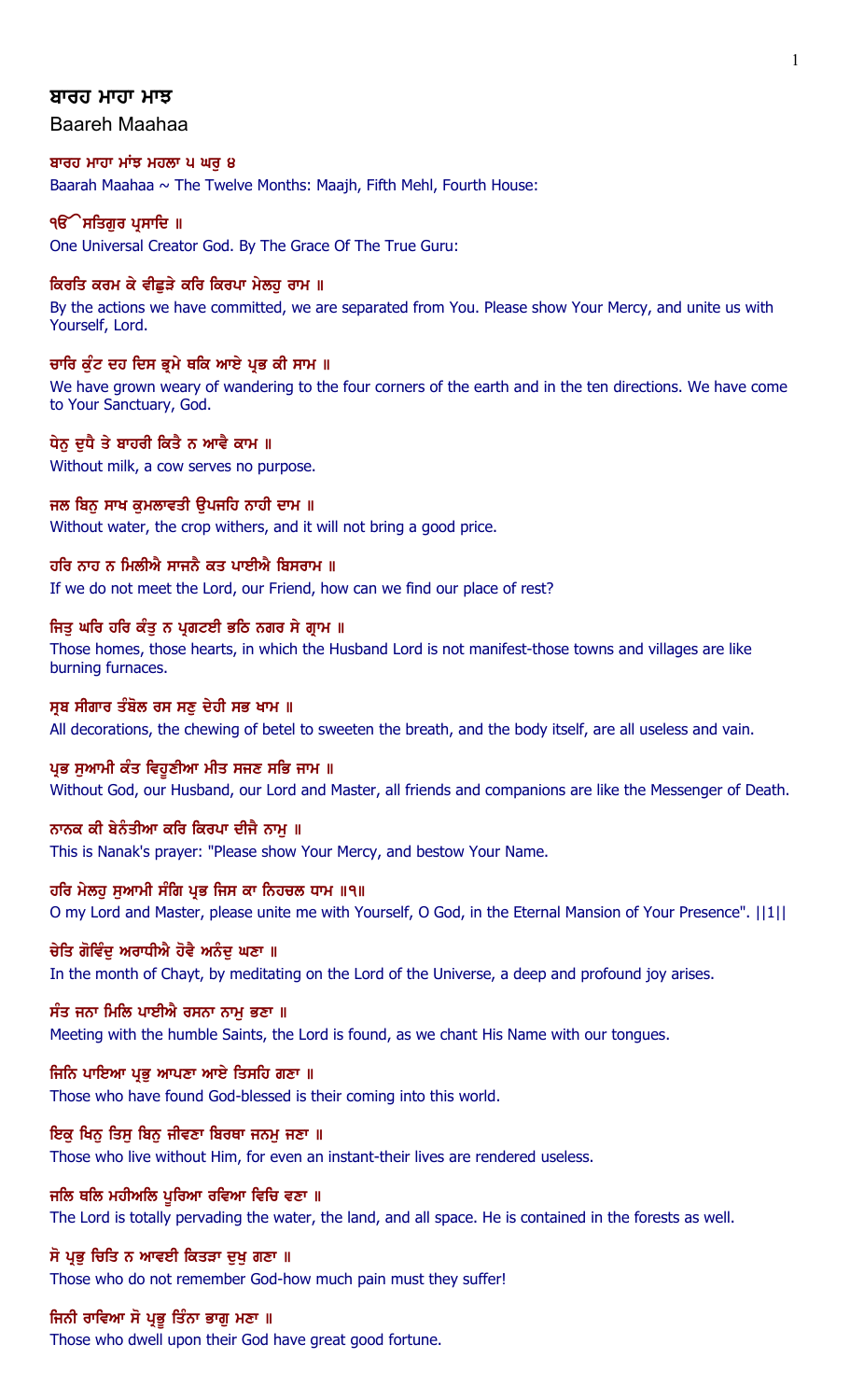### ਹਰਿ ਦਰਸਨ ਕੰੳ ਮਨ ਲੋਚਦਾ ਨਾਨਕ ਪਿਆਸ ਮਨਾ ॥

My mind yearns for the Blessed Vision of the Lord's Darshan. O Nanak, my mind is so thirsty!

## ਚੇਤਿ ਮਿਲਾਏ ਸੋ ਪ੍ਰਭੂ ਤਿਸ ਕੈ ਪਾਇ ਲਗਾ ॥੨॥

I touch the feet of one who unites me with God in the month of Chayt. ||2||

#### ਵੈਸਾਖਿ ਧੀਰਨਿ ਕਿੳ ਵਾਢੀਆ ਜਿਨਾ ਪ੍ਰੇਮ ਬਿਛੋਹ ॥

In the month of Vaisaakh, how can the bride be patient? She is separated from her Beloved.

#### ਹਰਿ ਸਾਜਨ ਪਰਖ ਵਿਸਾਰਿ ਕੈ ਲਗੀ ਮਾਇਆ ਧੋਹ ॥

She has forgotten the Lord, her Life-companion, her Master; she has become attached to Maya, the deceitful one.

#### ਪਤ ਕਲਤੂ ਨ ਸੰਗਿ ਧਨਾ ਹਰਿ ਅਵਿਨਾਸੀ ਓਹ ॥

Neither son, nor spouse, nor wealth shall go along with you-only the Eternal Lord.

#### ਪਲਚਿ ਪਲਚਿ ਸਗਲੀ ਮੁਈ ਝੁਠੈ ਧੰਧੈ ਮੋਹੁ ॥

Entangled and enmeshed in the love of false occupations, the whole world is perishing.

#### ਇਕਸੁ ਹਰਿ ਕੇ ਨਾਮ ਬਿਨੂ ਅਗੈ ਲਈਅਹਿ ਖੋਹਿ ॥

Without the Naam, the Name of the One Lord, they lose their lives in the hereafter.

### ਦਯੂ ਵਿਸਾਰਿ ਵਿਗੁਚਣਾ ਪ੍ਰਭ ਬਿਨੂ ਅਵਰੂ ਨ ਕੋਇ ॥

Forgetting the Merciful Lord, they are ruined. Without God, there is no other at all.

### ਪ੍ਰੀਤਮ ਚਰਣੀ ਜੋ ਲਗੇ ਤਿਨ ਕੀ ਨਿਰਮਲ ਸੋਇ ॥

Pure is the reputation of those who are attached to the Feet of the Beloved Lord.

#### ਨਾਨਕ ਕੀ ਪ੍ਰਭ ਬੇਨਤੀ ਪ੍ਰਭ ਮਿਲਹੂ ਪਰਾਪਤਿ ਹੋਇ ॥

Nanak makes this prayer to God: "Please, come and unite me with Yourself."

## ਵੈਸਾਖ ਸਹਾਵਾ ਤਾਂ ਲਗੈ ਜਾ ਸੰਤ ਭੇਟੈ ਹਰਿ ਸੋਇ ॥੩॥

The month of Vaisaakh is beautiful and pleasant, when the Saint causes me to meet the Lord. ||3||

#### ਹਰਿ ਜੇਠਿ ਜੜੰਦਾ ਲੋੜੀਐ ਜਿਸ ਅਗੈ ਸਭਿ ਨਿਵੰਨਿ ॥

In the month of Jayt'h, the bride longs to meet with the Lord. All bow in humility before Him.

## ਹਰਿ ਸਜਣ ਦਾਵਣਿ ਲਗਿਆ ਕਿਸੈ ਨ ਦੇਈ ਬੰਨਿ ॥

One who has grasped the hem of the robe of the Lord, the True Friend-no one can keep him in bondage.

#### ਮਾਣਕ ਮੋਤੀ ਨਾਮ ਪ੍ਰਭ ੳਨ ਲਗੈ ਨਾਹੀ ਸੰਨਿ ॥

God's Name is the Jewel, the Pearl. It cannot be stolen or taken away.

## ਰੰਗ ਸਭੇ ਨਾਰਾਇਣੈ ਜੇਤੇ ਮਨਿ ਭਾਵੰਨਿ ॥

In the Lord are all pleasures which please the mind.

# ਜੋ ਹਰਿ ਲੋੜੇ ਸੋ ਕਰੇ ਸੋਈ ਜੀਅ ਕਰੰਨਿ ॥

As the Lord wishes, so He acts, and so His creatures act.

### ਜੋ ਪ੍ਰਭਿ ਕੀਤੇ ਆਪਣੇ ਸੇਈ ਕਹੀਅਹਿ ਧੰਨਿ ॥

They alone are called blessed, whom God has made His Own.

#### ਆਪਣ ਲੀਆ ਜੇ ਮਿਲੈ ਵਿਛੁੜਿ ਕਿਉ ਰੋਵੰਨਿ ॥

If people could meet the Lord by their own efforts, why would they be crying out in the pain of separation?

#### ਸਾਧ ਸੰਗ ਪਰਾਪਤੇ ਨਾਨਕ ਰੰਗ ਮਾਣੰਨਿ ॥

Meeting Him in the Saadh Sangat, the Company of the Holy, O Nanak, celestial bliss is enjoyed.

## ਹਰਿ ਜੇਠੂ ਰੰਗੀਲਾ ਤਿਸੂ ਧਣੀ ਜਿਸ ਕੈ ਭਾਗੂ ਮਥੰਨਿ ॥੪॥

In the month of Jayt'h, the playful Husband Lord meets her, upon whose forehead such good destiny is recorded. ||4||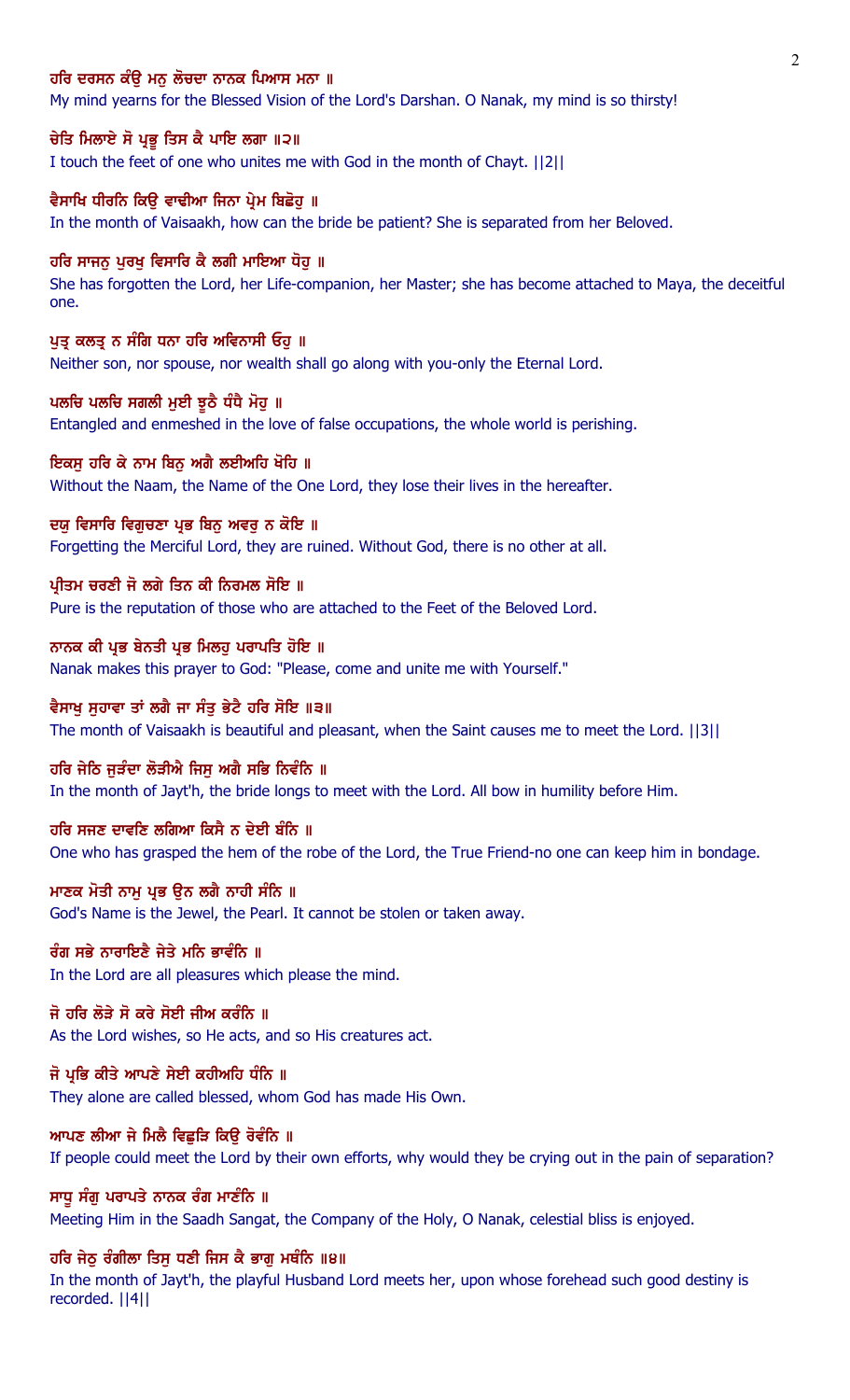## ਆਸਾੜ ਤਪੰਦਾ ਤਿਸ ਲਗੈ ਹਰਿ ਨਾਹ ਨ ਜਿੰਨਾ ਪਾਸਿ ॥

The month of Aasaarh seems burning hot, to those who are not close to their Husband Lord.

### ਜਗਜੀਵਨ ਪੂਰਖੂ ਤਿਆਗਿ ਕੈ ਮਾਣਸ ਸੰਦੀ ਆਸ ॥

They have forsaken God the Primal Being, the Life of the World, and they have come to rely upon mere mortals.

## ਦਯੈ ਭਾਇ ਵਿਗਚੀਐ ਗਲਿ ਪਈਸ ਜਮ ਕੀ ਫਾਸ ॥

In the love of duality, the soul-bride is ruined; around her neck she wears the noose of Death.

#### ਜੇਹਾ ਬੀਜੈ ਸੋ ਲੁਣੈ ਮਥੈ ਜੋ ਲਿਖਿਆਸੁ ॥

As you plant, so shall you harvest; your destiny is recorded on your forehead.

### ਰੈਣਿ ਵਿਹਾਣੀ ਪਛਤਾਣੀ ੳਠਿ ਚਲੀ ਗਈ ਨਿਰਾਸ ॥

The life-night passes away, and in the end, one comes to regret and repent, and then depart with no hope at all.

### ਜਿਨ ਕੌ ਸਾਧੂ ਭੇਟੀਐ ਸੋ ਦਰਗਹ ਹੋਇ ਖਲਾਸੂ ॥

Those who meet with the Holy Saints are liberated in the Court of the Lord.

## ਕਰਿ ਕਿਰਪਾ ਪ੍ਰਭ ਆਪਣੀ ਤੇਰੇ ਦਰਸਨ ਹੋਇ ਪਿਆਸ ॥

Show Your Mercy to me, O God; I am thirsty for the Blessed Vision of Your Darshan.

### ਪ੍ਰਭ ਤੁਧੂ ਬਿਨੂ ਦੂਜਾ ਕੋ ਨਹੀ ਨਾਨਕ ਕੀ ਅਰਦਾਸਿ ॥

Without You, God, there is no other at all. This is Nanak's humble prayer.

## ਆਸਾੜੂ ਸੁਹੰਦਾ ਤਿਸੁ ਲਗੈ ਜਿਸੁ ਮਨਿ ਹਰਿ ਚਰਣ ਨਿਵਾਸ ॥੫॥

The month of Aasaarh is pleasant, when the Feet of the Lord abide in the mind. ||5||

## ਸਾਵਣਿ ਸਰਸੀ ਕਾਮਣੀ ਚਰਨ ਕਮਲ ਸਿਉ ਪਿਆਰੁ ॥

In the month of Saawan, the soul-bride is happy, if she falls in love with the Lotus Feet of the Lord.

#### ਮਨ ਤਨ ਰਤਾ ਸਚ ਰੰਗਿ ਇਕੋ ਨਾਮ ਅਧਾਰ ॥

Her mind and body are imbued with the Love of the True One; His Name is her only Support.

### ਬਿਖਿਆ ਰੰਗ ਕੁੜਾਵਿਆ ਦਿਸਨਿ ਸਭੇ ਛਾਰੂ ॥

The pleasures of corruption are false. All that is seen shall turn to ashes.

## ਹਰਿ ਅੰਮ੍ਰਿਤ ਬੁੰਦ ਸੁਹਾਵਣੀ ਮਿਲਿ ਸਾਧੂ ਪੀਵਣਹਾਰੂ ॥

The drops of the Lord's Nectar are so beautiful! Meeting the Holy Saint, we drink these in.

## ਵਣ ਤਿਣ ਪ੍ਰਭ ਸੰਗਿ ਮੳਲਿਆ ਸੰਮੁਥ ਪਰਖ ਅਪਾਰ ॥

The forests and the meadows are rejuvenated and refreshed with the Love of God, the All-powerful, Infinite Primal Being.

### ਹਰਿ ਮਿਲਣੈ ਨੋ ਮਨ ਲੋਚਦਾ ਕਰਮਿ ਮਿਲਾਵਣਹਾਰ ॥

My mind yearns to meet the Lord. If only He would show His Mercy, and unite me with Himself!

## ਜਿਨੀ ਸਖੀਏ ਪਭ ਪਾਇਆ ਹੰਉ ਤਿਨ ਕੈ ਸਦ ਬਲਿਹਾਰ ॥

Those brides who have obtained God-I am forever a sacrifice to them.

## ਨਾਨਕ ਹਰਿ ਜੀ ਮਇਆ ਕਰਿ ਸਬਦਿ ਸਵਾਰਣਹਾਰੁ ॥

O Nanak, when the Dear Lord shows kindness, He adorns His bride with the Word of His Shabad.

## ਸਾਵਣੂ ਤਿਨਾ ਸੁਹਾਗਣੀ ਜਿਨ ਰਾਮ ਨਾਮੂ ਉਰਿ ਹਾਰੂ ॥੬॥

Saawan is delightful for those happy soul-brides whose hearts are adorned with the Necklace of the Lord's Name. ||6||

#### ਭਾਦੁਇ ਭਰਮਿ ਭੁਲਾਣੀਆ ਦੂਜੈ ਲਗਾ ਹੇਤੁ ॥

In the month of Bhaadon, she is deluded by doubt, because of her attachment to duality.

## ਲਖ ਸੀਗਾਰ ਬਣਾਇਆ ਕਾਰਜਿ ਨਾਹੀ ਕੇਤ ॥

She may wear thousands of ornaments, but they are of no use at all.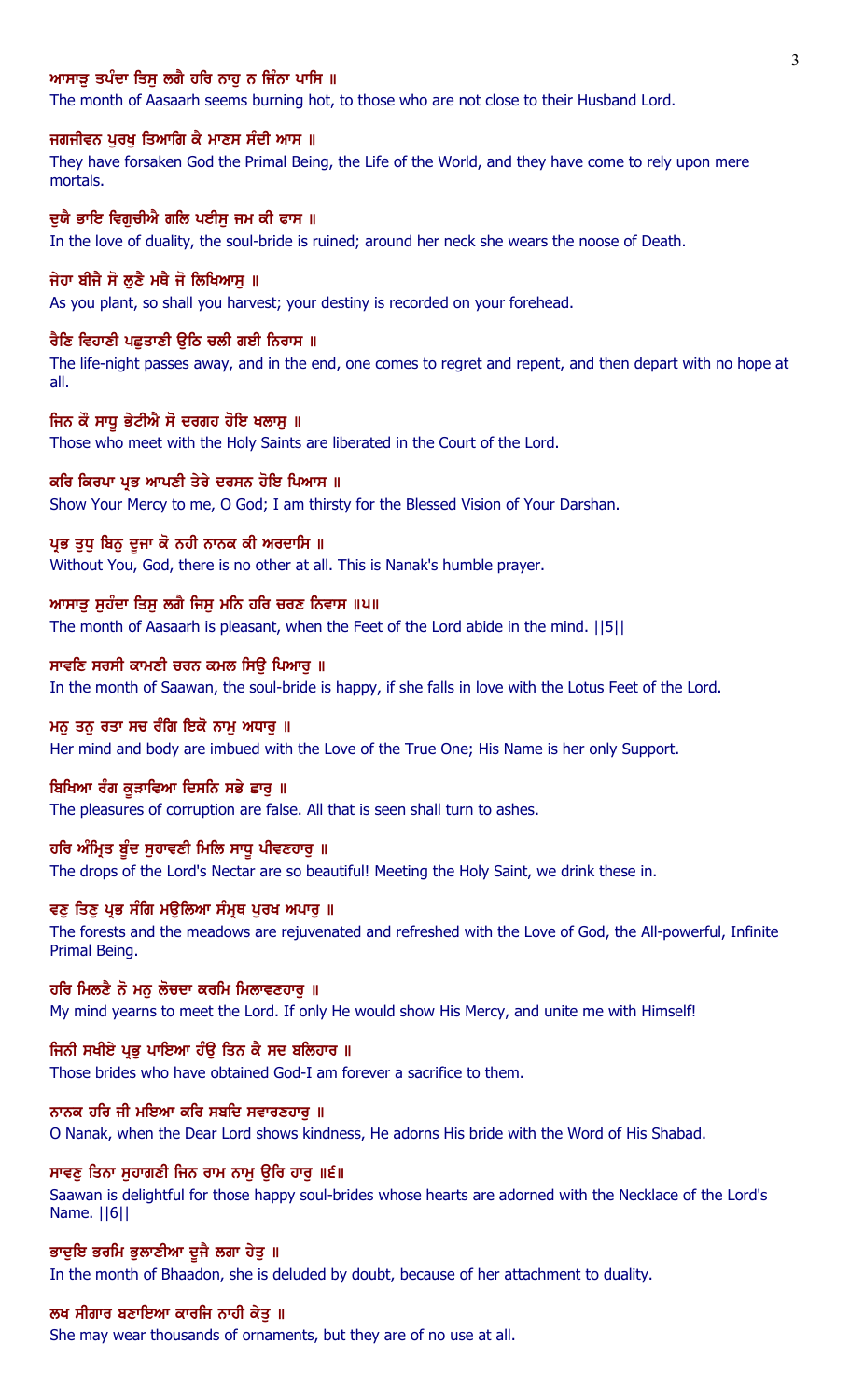## ਜਿਤ ਦਿਨਿ ਦੇਹ ਬਿਨਸਸੀ ਤਿਤ ਵੇਲੈ ਕਹਸਨਿ ਪ੍ਰੇਤ ॥

On that day when the body perishes-at that time, she becomes a ghost.

### ਪਕੜਿ ਚਲਾਇਨਿ ਦੂਤ ਜਮ ਕਿਸੈ ਨ ਦੇਨੀ ਭੇਤੂ ॥

The Messenger of Death seizes and holds her, and does not tell anyone his secret.

## ਛਡਿ ਖੜੋਤੇ ਖਿਨੈ ਮਾਹਿ ਜਿਨ ਸਿੳ ਲਗਾ ਹੇਤ ॥

And her loved ones-in an instant, they move on, leaving her all alone.

#### ਹਥ ਮਰੋੜੈ ਤਨ ਕਪੇ ਸਿਆਹਹ ਹੋਆ ਸੇਤ ॥

She wrings her hands, her body writhes in pain, and she turns from black to white.

#### ਜੇਹਾ ਬੀਜੈ ਸੋ ਲੁਣੈ ਕਰਮਾ ਸੰਦੜਾ ਖੇਤੁ ॥

As she has planted, so does she harvest; such is the field of karma.

#### ਨਾਨਕ ਪ੍ਰਭ ਸਰਣਾਗਤੀ ਚਰਣ ਬੋਹਿਥ ਪ੍ਰਭ ਦੇਤੁ ॥

Nanak seeks God's Sanctuary; God has given him the Boat of His Feet.

#### ਸੇ ਭਾਦੁਇ ਨਰਕਿ ਨ ਪਾਈਅਹਿ ਗੁਰੂ ਰਖਣ ਵਾਲਾ ਹੇਤੁ ॥੭॥

Those who love the Guru, the Protector and Savior, in Bhaadon, shall not be thrown down into hell. ||7||

#### ਅਸੁਨਿ ਪ੍ਰੇਮ ਉਮਾਹੜਾ ਕਿਉ ਮਿਲੀਐ ਹਰਿ ਜਾਇ ॥

In the month of Assu, my love for the Lord overwhelms me. How can I go and meet the Lord?

### <u>ਮਨਿ ਤਨਿ ਪਿਆਸ ਦਰਸਨ ਘਣੀ ਕੋਈ ਆਣਿ ਮਿਲਾਵੈ ਮਾਇ ॥</u>

My mind and body are so thirsty for the Blessed Vision of His Darshan. Won't someone please come and lead me to him, O my mother.

## ਸੰਤ ਸਹਾਈ ਪ੍ਰੇਮ ਕੇ ਹਉ ਤਿਨ ਕੈ ਲਾਗਾ ਪਾਇ ॥

The Saints are the helpers of the Lord's lovers; I fall and touch their feet.

#### ਵਿਣੂ ਪ੍ਰਭ ਕਿਉ ਸੁਖੂ ਪਾਈਐ ਦੂਜੀ ਨਾਹੀ ਜਾਇ ॥

Without God, how can I find peace? There is nowhere else to go.

#### ਜਿੰਨੀ ਚਾਖਿਆ ਪ੍ਰੇਮ ਰਸ ਸੇ ਤਿਪਤਿ ਰਹੇ ਆਘਾਇ ॥

Those who have tasted the sublime essence of His Love, remain satisfied and fulfilled.

### ਆਪੂ ਤਿਆਗਿ ਬਿਨਤੀ ਕਰਹਿ ਲੇਹੂ ਪ੍ਰਭੂ ਲੜਿ ਲਾਇ ॥

They renounce their selfishness and conceit, and they pray, "God, please attach me to the hem of Your robe."

#### ਜੋ ਹਰਿ ਕੰਤਿ ਮਿਲਾਈਆ ਸਿ ਵਿਛੜਿ ਕਤਹਿ ਨ ਜਾਇ ॥

Those whom the Husband Lord has united with Himself, shall not be separated from Him again.

### ਪ੍ਰਭ ਵਿਣੂ ਦੂਜਾ ਕੋ ਨਹੀ ਨਾਨਕ ਹਰਿ ਸਰਣਾਇ ॥

Without God, there is no other at all. Nanak has entered the Sanctuary of the Lord.

## ਅਸੁ ਸੁਖੀ ਵਸੰਦੀਆ ਜਿਨਾ ਮਇਆ ਹਰਿ ਰਾਇ ॥੮॥

In Assu, the Lord, the Sovereign King, has granted His Mercy, and they dwell in peace. ||8||

## ਕਤਿਕਿ ਕਰਮ ਕਮਾਵਣੇ ਦੋਸੂ ਨ ਕਾਹੂ ਜੋਗੂ ॥

In the month of Katak, do good deeds. Do not try to blame anyone else.

## ਪਰਮੇਸਰ ਤੇ ਭਲਿਆਂ ਵਿਆਪਨਿ ਸਭੇ ਰੋਗ ॥

Forgetting the Transcendent Lord, all sorts of illnesses are contracted.

## ਵੇਮਖ ਹੋਏ ਰਾਮ ਤੇ ਲਗਨਿ ਜਨਮ ਵਿਜੋਗ ॥

Those who turn their backs on the Lord shall be separated from Him and consigned to reincarnation, over and over again.

## ਖਿਨ ਮਹਿ ਕਉੜੇ ਹੋਇ ਗਏ ਜਿਤੜੇ ਮਾਇਆ ਭੋਗ ॥

In an instant, all of Maya's sensual pleasures turn bitter.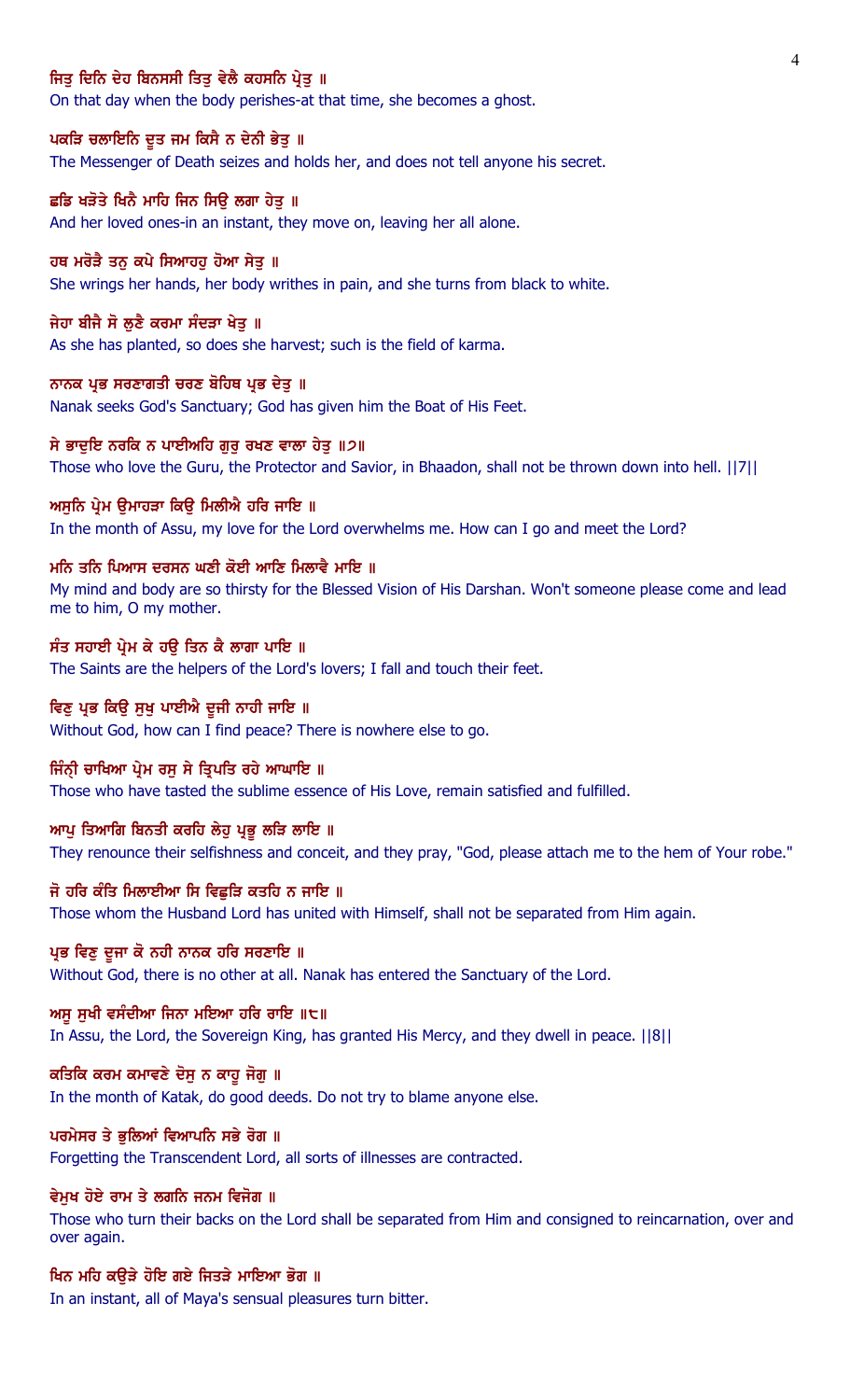## ਵਿਚ ਨ ਕੋਈ ਕਰਿ ਸਕੈ ਕਿਸ ਥੈ ਰੋਵਹਿ ਰੋਜ ॥

No one can then serve as your intermediary. Unto whom can we turn and cry?

## ਕੀਤਾ ਕਿਛੂ ਨ ਹੋਵਈ ਲਿਖਿਆ ਧੁਰਿ ਸੰਜੋਗ ॥

By one's own actions, nothing can be done; destiny was pre-determined from the very beginning.

ਵਡਭਾਗੀ ਮੇਰਾ ਪ੍ਰਭ ਮਿਲੈ ਤਾਂ ੳਤਰਹਿ ਸਭਿ ਬਿਓਗ ॥ By great good fortune, I meet my God, and then all pain of separation departs.

ਨਾਨਕ ਕੳ ਪ੍ਰਭ ਰਾਖਿ ਲੇਹਿ ਮੇਰੇ ਸਾਹਿਬ ਬੰਦੀ ਮੋਚ ॥ Please protect Nanak, God; O my Lord and Master, please release me from bondage.

ਕਤਿਕ ਹੋਵੈ ਸਾਧਸੰਗ ਬਿਨਸਹਿ ਸਭੇ ਸੋਚ ॥੯॥ In Katak, in the Company of the Holy, all anxiety vanishes. ||9||

ਮੰਘਿਰਿ ਮਾਹਿ ਸੋਹੰਦੀਆ ਹਰਿ ਪਿਰ ਸੰਗਿ ਬੈਠੜੀਆਹ ॥ In the month of Maghar, those who sit with their Beloved Husband Lord are beautiful.

ਤਿਨ ਕੀ ਸੋਭਾ ਕਿਆ ਗਣੀ ਜਿ ਸਾਹਿਬਿ ਮੇਲਤੀਆਹ ॥ How can their glory be measured? Their Lord and Master blends them with Himself.

ਤਨ ਮਨ ਮਉਲਿਆ ਰਾਮ ਸਿਉ ਸੰਗਿ ਸਾਧ ਸਹੇਲੜੀਆਹ ॥ Their bodies and minds blossom forth in the Lord; they have the companionship of the Holy Saints.

ਸਾਧ ਜਨਾ ਤੇ ਬਾਹਰੀ ਸੇ ਰਹਨਿ ਇਕੇਲਤੀਆਹ ॥ Those who lack the Company of the Holy, remain all alone.

ਤਿਨ ਦੁਖੁ ਨ ਕਬਹੁ ਉਤਰੈ ਸੇ ਜਮ ਕੈ ਵਸਿ ਪੜੀਆਹ ॥ Their pain never departs, and they fall into the grip of the Messenger of Death.

ਜਿਨੀ ਰਾਵਿਆ ਪ੍ਰਭੂ ਆਪਣਾ ਸੇ ਦਿਸਨਿ ਨਿਤ ਖੜੀਆਹ ॥ Those who have ravished and enjoyed their God, are seen to be continually exalted and uplifted.

ਰਤਨ ਜਵੇਹਰ ਲਾਲ ਹਰਿ ਕੰਠਿ ਤਿਨਾ ਜੜੀਆਹ ॥ They wear the Necklace of the jewels, emeralds and rubies of the Lord's Name.

ਨਾਨਕ ਬਾਂਛੈ ਧੁੜਿ ਤਿਨ ਪ੍ਰਭ ਸਰਣੀ ਦਰਿ ਪੜੀਆਹ ॥ Nanak seeks the dust of the feet of those who take to the Sanctuary of the Lord's Door.

ਮੰਘਿਰਿ ਪ੍ਰਭੂ ਆਰਾਧਣਾ ਬਹੁੜਿ ਨ ਜਨਮੜੀਆਹ ॥੧੦॥ Those who worship and adore God in Maghar, do not suffer the cycle of reincarnation ever again. ||10||

ਪੋਖਿ ਤਖਾਰ ਨ ਵਿਆਪਈ ਕੰਠਿ ਮਿਲਿਆ ਹਰਿ ਨਾਹ ॥

In the month of Poh, the cold does not touch those, whom the Husband Lord hugs close in His Embrace.

ਮਨੁ ਬੇਧਿਆ ਚਰਨਾਰਬਿੰਦ ਦਰਸਨਿ ਲਗੜਾ ਸਾਹੁ ॥ Their minds are transfixed by His Lotus Feet. They are attached to the Blessed Vision of the Lord's Darshan.

ਓਟ ਗੋਵਿੰਦ ਗੋਪਾਲ ਰਾਇ ਸੇਵਾ ਸੁਆਮੀ ਲਾਹੂ ॥ Seek the Protection of the Lord of the Universe; His service is truly profitable.

ਬਿਖਿਆ ਪੋਹਿ ਨ ਸਕਈ ਮਿਲਿ ਸਾਧ ਗਣ ਗਾਹ ॥ Corruption shall not touch you, when you join the Holy Saints and sing the Lord's Praises.

ਜਹ ਤੇ ਉਪਜੀ ਤਹ ਮਿਲੀ ਸਚੀ ਪ੍ਰੀਤਿ ਸਮਾਹੁ ॥ From where it originated, there the soul is blended again. It is absorbed in the Love of the True Lord.

ਕਰੂ ਗਹਿ ਲੀਨੀ ਪਾਰਬ੍ਰਹਮਿ ਬਹੁੜਿ ਨ ਵਿਛੜੀਆਹੂ ॥ When the Supreme Lord God grasps someone's hand, he shall never again suffer separation from Him.

ਬਾਰਿ ਜਾਉ ਲਖ ਬੇਰੀਆ ਹਰਿ ਸਜਣੂ ਅਗਮ ਅਗਾਹੁ ॥

I am a sacrifice, 100,000 times, to the Lord, my Friend, the Unapproachable and Unfathomable.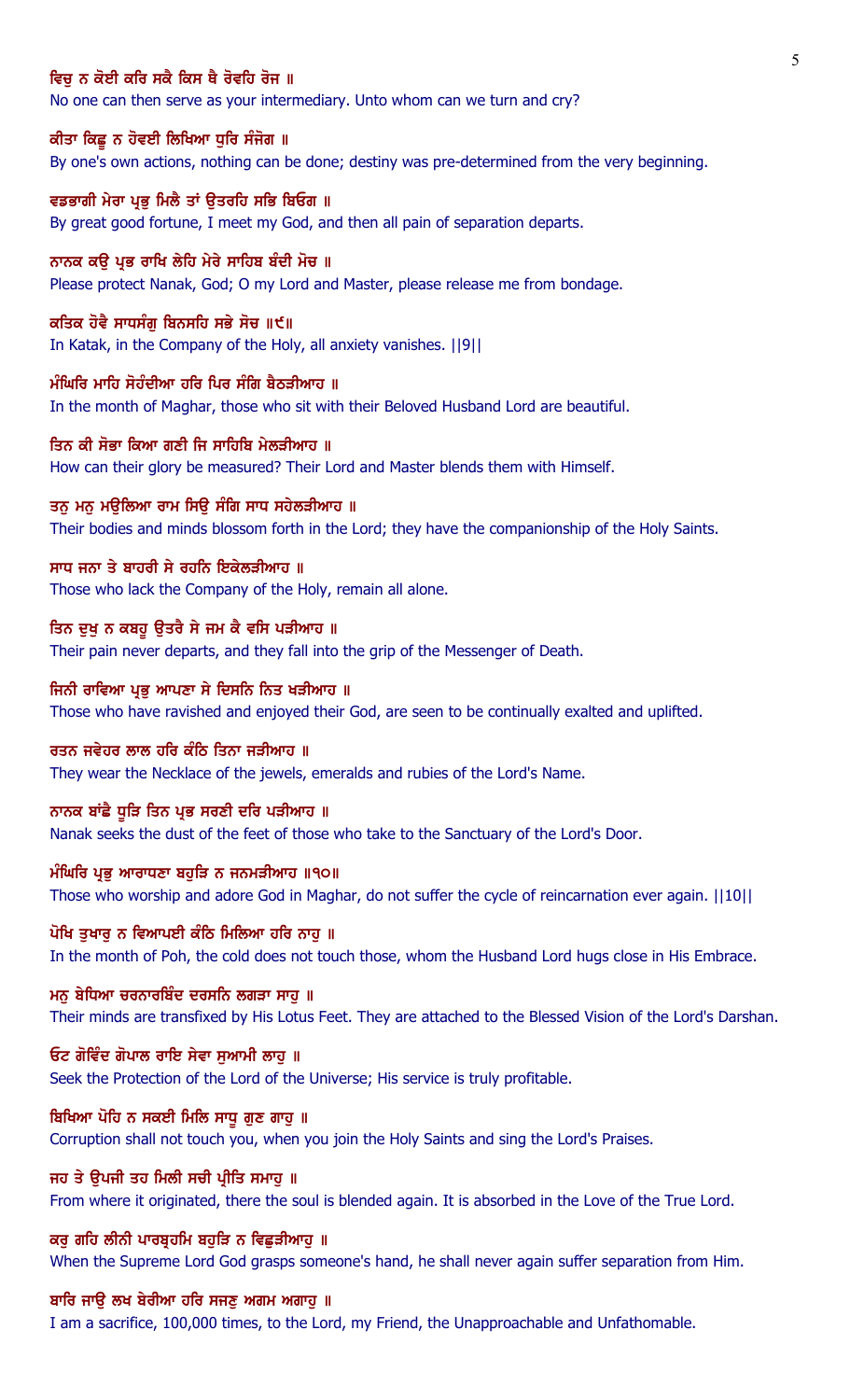### ਸਰਮ ਪਈ ਨਾਰਾਇਣੈ ਨਾਨਕ ਦਰਿ ਪਈਆਹ ॥

Please preserve my honor, Lord; Nanak begs at Your Door.

#### ਪੋਖੁ ਸੁੋਹੰਦਾ ਸਰਬ ਸੁਖ ਜਿਸੁ ਬਖਸੇ ਵੇਪਰਵਾਹੁ ॥੧੧॥

Poh is beautiful, and all comforts come to that one, whom the Carefree Lord has forgiven.  $||11||$ 

### ਮਾਘਿ ਮਜਨ ਸੰਗਿ ਸਾਧੂਆ ਧੜੀ ਕਰਿ ਇਸਨਾਨ ॥

In the month of Maagh, let your cleansing bath be the dust of the Saadh Sangat, the Company of the Holy.

#### ਹਰਿ ਕਾ ਨਾਮ ਧਿਆਇ ਸਣਿ ਸਭਨਾ ਨੋ ਕਰਿ ਦਾਨ ॥

Meditate and listen to the Name of the Lord, and give it to everyone.

#### ਜਨਮ ਕਰਮ ਮਲੂ ਉਤਰੈ ਮਨ ਤੇ ਜਾਇ ਗੁਮਾਨੂ ॥

In this way, the filth of lifetimes of karma shall be removed, and egotistical pride shall vanish from your mind.

#### ਕਾਮਿ ਕਰੋਧਿ ਨ ਮੋਹੀਐ ਬਿਨਸੈ ਲੋਭੂ ਸੁਆਨੂ ॥

Sexual desire and anger shall not seduce you, and the dog of greed shall depart.

#### ਸਚੈ ਮਾਰਗਿ ਚਲਦਿਆ ੳਸਤਤਿ ਕਰੇ ਜਹਾਨ ॥

Those who walk on the Path of Truth shall be praised throughout the world.

#### ਅਠਸਠਿ ਤੀਰਥ ਸਗਲ ਪੁੰਨ ਜੀਅ ਦਇਆ ਪਰਵਾਨੂ ॥

Be kind to all beings-this is more meritorious than bathing at the sixty-eight sacred shrines of pilgrimage and the giving of charity.

#### ਜਿਸ ਨੋ ਦੇਵੈ ਦਇਆ ਕਰਿ ਸੋਈ ਪੂਰਖੂ ਸੁਜਾਨੂ ॥

That person, upon whom the Lord bestows His Mercy, is a wise person.

#### ਜਿਨਾ ਮਿਲਿਆ ਪ੍ਰਭੂ ਆਪਣਾ ਨਾਨਕ ਤਿਨ ਕੁਰਬਾਨੂ ॥

Nanak is a sacrifice to those who have merged with God.

### ਮਾਘਿ ਸੂਚੇ ਸੇ ਕਾਂਢੀਅਹਿ ਜਿਨ ਪੂਰਾ ਗੁਰੂ ਮਿਹਰਵਾਨੂ ॥੧੨॥

In Maagh, they alone are known as true, unto whom the Perfect Guru is Merciful. ||12||

#### ਫਲਗਣਿ ਅਨੰਦ ੳਪਾਰਜਨਾ ਹਰਿ ਸਜਣ ਪੁਗਟੇ ਆਇ ॥

In the month of Phalgun, bliss comes to those, unto whom the Lord, the Friend, has been revealed.

## ਸੰਤ ਸਹਾਈ ਰਾਮ ਕੇ ਕਰਿ ਕਿਰਪਾ ਦੀਆ ਮਿਲਾਇ ॥

The Saints, the Lord's helpers, in their mercy, have united me with Him.

### ਸੇਜ ਸਹਾਵੀ ਸਰਬ ਸਖ ਹਣਿ ਦਖਾ ਨਾਹੀ ਜਾਇ ॥

My bed is beautiful, and I have all comforts. I feel no sadness at all.

## ਇਛ ਪਨੀ ਵਡਭਾਗਣੀ ਵਰ ਪਾਇਆ ਹਰਿ ਰਾਇ ॥

My desires have been fulfilled-by great good fortune, I have obtained the Sovereign Lord as my Husband.

#### ਮਿਲਿ ਸਹੀਆ ਮੰਗਲੂ ਗਾਵਹੀ ਗੀਤ ਗੋਵਿੰਦ ਅਲਾਇ ॥

Join with me, my sisters, and sing the songs of rejoicing and the Hymns of the Lord of the Universe.

### ਹਰਿ ਜੇਹਾ ਅਵਰੂ ਨ ਦਿਸਈ ਕੋਈ ਦੂਜਾ ਲਵੈ ਨ ਲਾਇ ॥

There is no other like the Lord-there is no equal to Him.

### ਹਲਤੂ ਪਲਤੂ ਸਵਾਰਿਓਨੂ ਨਿਹਚਲ ਦਿਤੀਅਨੂ ਜਾਇ ॥

He embellishes this world and the world hereafter, and He gives us our permanent home there.

#### ਸੰਸਾਰ ਸਾਗਰ ਤੇ ਰਖਿਅਨੂ ਬਹੁੜਿ ਨ ਜਨਮੈ ਧਾਇ ॥

He rescues us from the world-ocean; never again do we have to run the cycle of reincarnation.

#### ਜਿਹਵਾ ਏਕ ਅਨੇਕ ਗੁਣ ਤਰੇ ਨਾਨਕ ਚਰਣੀ ਪਾਇ ॥

I have only one tongue, but Your Glorious Virtues are beyond counting. Nanak is saved, falling at Your Feet.